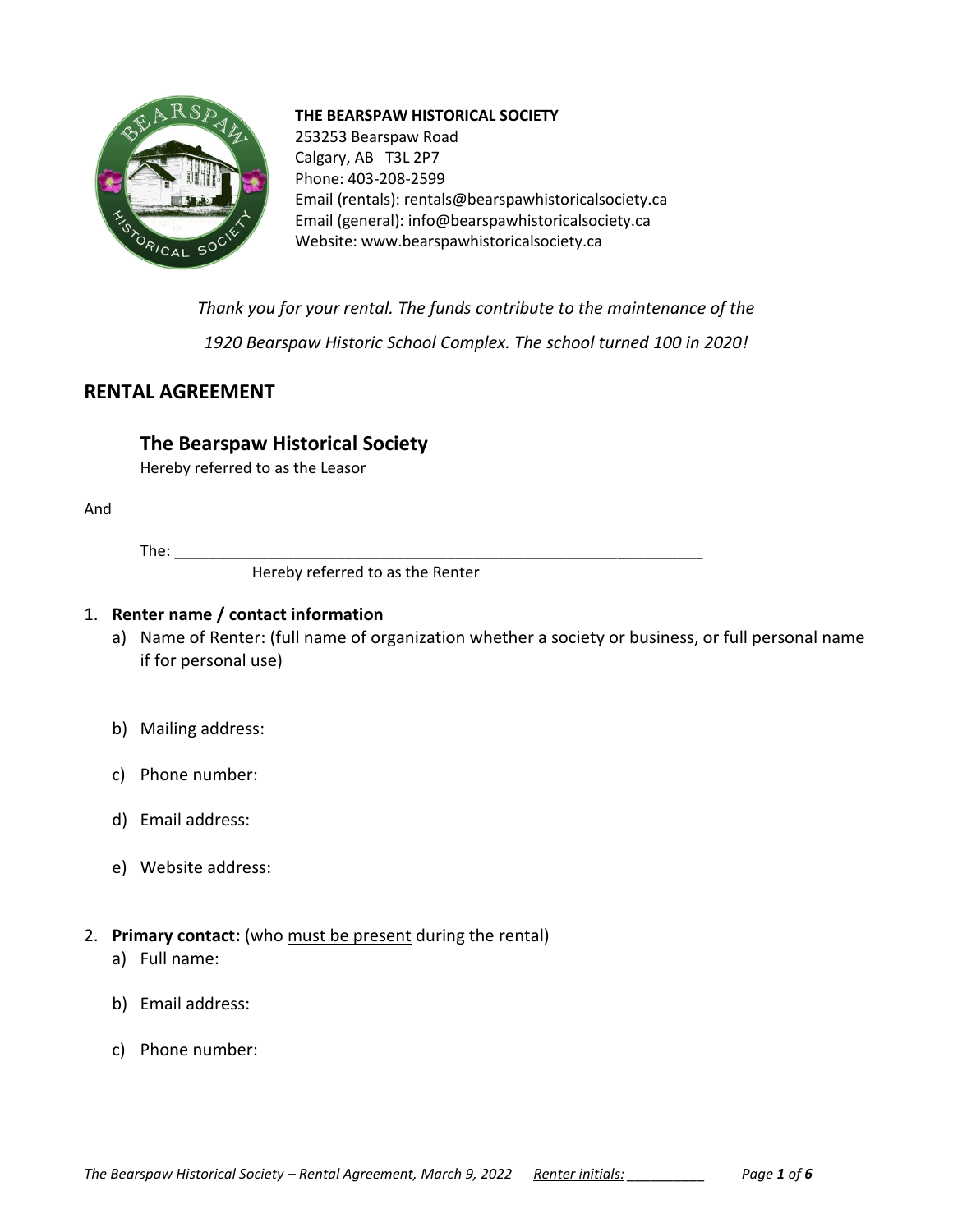#### 3. **Building rented (circle or underline):**

Schoolroom Barn Both Schoolroom and Barn

4. **Description of your function or activity and type of equipment to be used:**

- 5**. Maximum number of people attending:** (refer to 11a below for maximum allowed)
- 6. **Number and age range of children or youths attending:**
- 7. **Rental day and date/s**:
- 8**. Start and finish times (including set up and clean up times):**
- 9**. Payment amount/s and date:** The Renter agrees to pay the amounts shown below. Payment methods are shown in 12 c). Payments are due prior to your event unless another arrangement has been made with us. If the latter, then indicate the agreed upon date of payment.

#### 10. **Type of renter (circle or underline):**

Social Group/Social Gathering **Canada Carlo Price Contract** Other (describe below):

Registered Charity **Incorporated Non-Profit** Business Licenced Educational Organization Licenced Preschool Licenced Health Practitioner

#### 11. **Terms and conditions of the rental:**

a) **Maximum occupancy load of meeting spaces**: The maximum number of people allowed in the buildings are listed below and must not be exceeded. The number was determined by the Fire Services Department of Rocky View County.

Schoolroom: Standing room, or with non-fixed seats and tables – 48 people

Barn: Standing room, or with non-fixed seats and tables – 48 people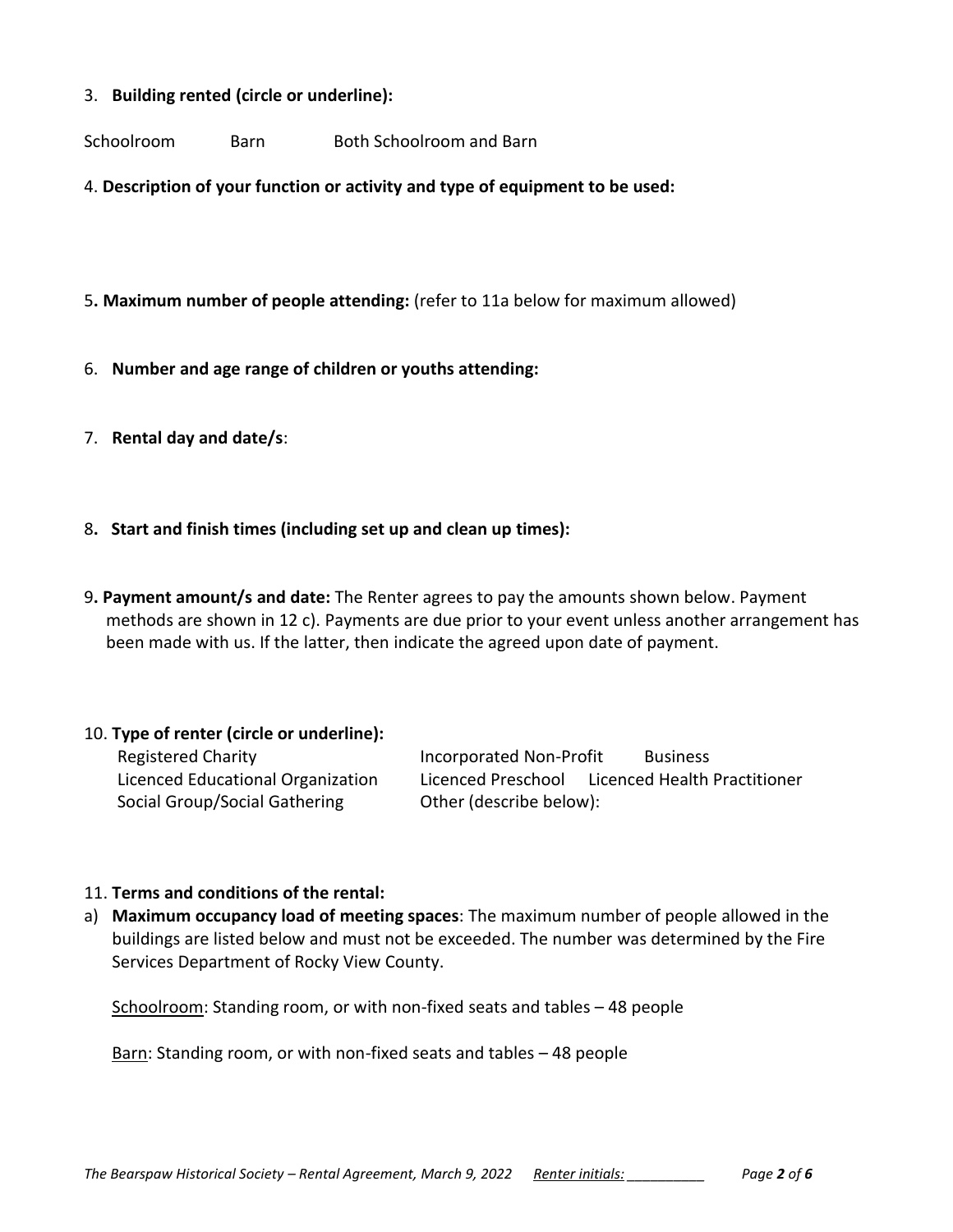- b) **Rental rates:** \$40.00 for the first hour and \$10.00 for each additional hour for either the Schoolroom or Barn. Rental includes the time you take to setup for your event, take down, and your cleanup time as indicated in section h) below.
- c) **Method of payment:** Payment by cheque, cash, or etransfer (to treasurer@bearspawhistoricalsociety.ca). Cheques should be made out to The Bearspaw Historical Society. Cheques or cash should be placed in the envelopes provided in a plastic folder beside the microwave in the Barn, and beside the microwave in the kitchenette in the lower lever of the School. Please fill out all the requested information on the envelope.
- d) **Function:** The Renter agrees to use the Schoolroom or Barn only for the function as indicated in No. 5 above.
- e) **Food preparation or service:** Food cannot be prepared onsite and served to the public as we do not have full Alberta Health Services approved kitchens. We have kitchenettes with a sink, microwave, and small fridge in the Barn and School. Catered food is allowed when the food is brought to the site. Renters must provide their own dishware and supplies and follow all health and safety regulations applicable to their activity. If dishware/serving ware are brought to the site, it must be removed for cleaning. If paper plates and cups are used, they must be disposed of in garbage bags and taken away.
- f) **Wi-Fi:** Wi-Fi is available, and a password can be provided.
- g) **Garbage:** Renters must take their garbage with them after each use as we do not have garbage pickup.
- h) **Cleaning after use and closing up:**

The Renter agrees to do the cleaning listed below. If there are Alberta Health Services regulations in place due to Covid-19, follow the enhanced cleaning and disinfection guidelines. Please leave the premises in the same condition as when you first entered the property, and do not drag the chairs or tables across the floor in either the school or barn. (Thanks!)

- i) Wipe off the tables and put them away with the chairs and any other equipment used.
- ii) Clean the kitchenette counter, sink, and faucets, using the cloths under the sink in the Barn and in the kitchenette in the lower level of the school. Leave the cloths in the "used cloth bin" under the sinks.
- iii) Sweep the floors, and the kitchenette in the School, if used. A broom and dustpan are located in the storage room in the Barn and are at the bottom of the stairs in the School.
- iv) Take your garbage with you and replace the garbage bag. There should be garbage bags in the garbage can or under the sink in the two kitchenettes.
- v) Turn off all interior lights, lock up the buildings and place the keys in the lockbox.
- i) **Damage:** The Renter is responsible for any damage that occurs to the buildings or equipment in the buildings resulting from their rental.
- j) **No alcohol:** The use of alcohol is not allowed on site.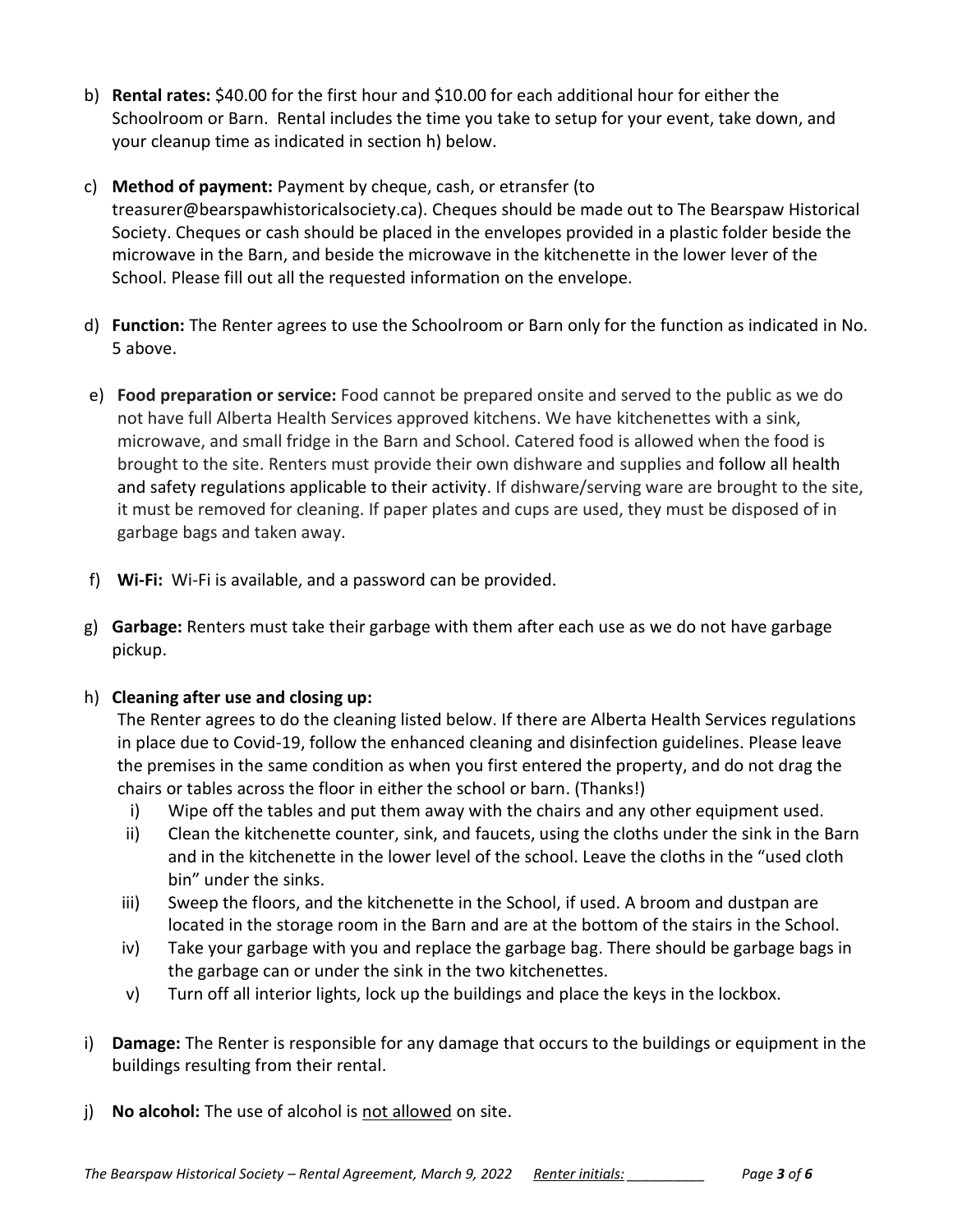- k) **No smoking:** Smoking of any kind is not allowed on site.
- l) **No open flames:** No candles or open flames are allowed in the buildings as they are not permitted due to fire code regulations. If candles are needed, then use battery-operated candles.
- m) **No use of oils:** Do not use oils of any type in the buildings (scented, essential, or massage oils). We have received complaints about the lingering smell of oils from renters, and we do not want oil stains on the floors or walls.
- n) **Liability – theft/loss/damage:** The Leasor will not be liable for any theft, loss, or damage of the property of the Renter, it's Agents, Employees, Servants, or Invitees, however so caused. Please do not leave supplies or equipment in the buildings for your future use.

### o) **Liability:**

- i) The Renter will, at all times, indemnify and save harmless The Bearspaw Historical Society, it's Directors, Officers and Agents, and Rocky View County from and against all actions, claims, demands, suits, proceedings, damages, costs and any other associated expenses that have been brought, made or incurred by or against the Leasor, by reason of, arising out of, or in any way related to the premises by the Renter, it's Agents, Employees, Invitees or Contractors except where action, claim, demand, cost or expenses was caused by intentional acts or gross negligence by the Leasor.
- ii) The Renter saves harmless The Bearspaw Historical Society and County of Rocky View if it is believed that a case of COVID-19 occurred as a direct result of using the premises.

## p) **Proof of insurance**

All Renters must have liability insurance. The Bearspaw Historical Society and Rocky View County require that Renters have a minimum of \$2,000,000 but preferably \$5,000,000 of comprehensive general liability insurance or event liability insurance. A "Certificate of Insurance" will serve as proof of insurance and must be received before the Rental Agreement is approved. The Certificate must name The Bearspaw Historical Society and Rocky View County as "also insured." The policy should have 30 days notice of cancellation. If you operate vehicles for your business, you should have the appropriate vehicle insurance. The Bearspaw Historical Society and Rocky View County are not responsible for vehicles or contents while they are at the site. If you are in doubt about your insurance needs, then please contact your broker. Event liability insurance may be purchased through your broker or online through companies like PAL Insurance.

## q) **Special events (alcohol is not allowed on site):**

Renters holding events should check to see if they need a Special Events Permit (as defined by Alberta Health Services, Environmental Public Health).

r) **Schools, Day Cares, Pre-Schools:** Rocky View County requires that schools, day cares, pre-schools and child-based services ensure that they meet all Provincial requirements, child intervention checks, ensure child safety, and facilitate any inspections required in the Province of Alberta.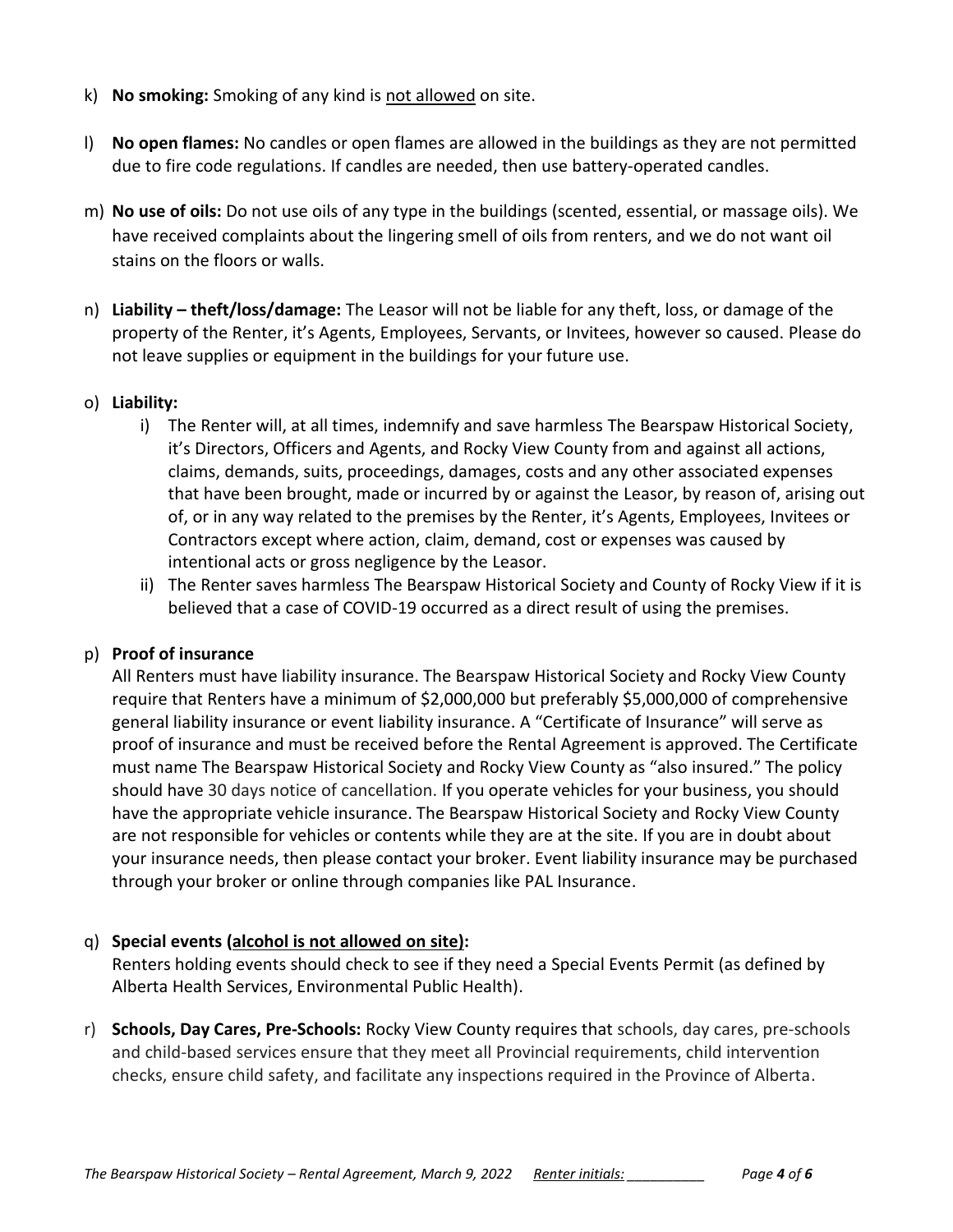- s) **Permits and licences:** The Renter is responsible for ensuring that they have all the applicable permits and licences that are required by County, Provincial, or Federal regulators for their activity or business, and that they follow all Alberta Health and Safety regulations, Alberta Environmental Public Health regulations and fire safety protocols. Renters should ensure that they have in place all the required licences, permits, and insurance and that they facilitate any inspections required by the Province of Alberta. Renters may require an Event Permit from Alberta Health Services.
- t) **Non-assignment of agreement:** This Agreement may not be assigned, in whole or in part, by the Renter without the express written authorization by the Leasor.

# u) **Authority / cancellation policy:**

- i) The Leasor reserves the right to terminate this agreement at any time, before or during the Agreement Period if the Renter is not complying with the Terms and Conditions herein, is not following the Alberta Health Services Covid-19 regulations, if their event is causing damage, or for lack of rental payment.
- ii) The Leasor reserves the right to enter the Facility during the Agreement Period to ensure that these Terms and Conditions are adhered to.
- iii) The board or staff of the Leasor and the Calgary Police Service, Alberta Gaming & Liquor Commission or other authorities wishing to inspect the rental activities have full and unconditional access to the rental activity, event or Facility as deemed appropriate by them.
- iv) Calgary Police Service and Calgary Fire Department personnel have the authority to enter the Facility premises and conduct occupant load counts during the Agreement Period to ensure the premises are not overcrowded, there are no blocked exits, and there are no activities which may be hazardous to the occupants of the premises, or the Facility itself.
- v) Board or staff of the Leasor and the Calgary Police Service have the authority to cancel any rental activity in the Facility and have the authority to remove, or have removed, any persons from the Facility if it is felt that the Facility is not being used for the purpose for which this agreement is intended, or, that the Renter is not complying with the Liquor Control Act.
- vi) The Renter may cancel up to 2 days of the rental and will not be charged. Within 2 days they will be expected to pay for the rental, however, the fee can be applied to a later rental.
- v) By signing this Rental Agreement the Renter recognizes and assumes all risks specific to organizing events and activities during the COVID-19 pandemic. The Renter agrees to follow all Alberta Health Services / Government of Alberta public health orders and bylaws during the rental. Failure to fully comply may result in your rental being cancelled or shut down. The Leasor can cancel or postpone a rental immediately, if Alberta Health Services changes the Covid regulations due to worsening Covid conditions. If this happens the Leasor will refund any unused rental money in full to the Renter and the rental agreement will no longer be valid.
- w) The Renter recognizes and accepts that there is a risk of contracting COVID-19 due to participation in group events. The Leasor has done its best to minimize the risk, but the Renter acknowledges their role and will follow all provincial and municipal guidance and bylaws while in attendance, including not attending if anyone in the Renter's group have or have had symptoms of COVID-19